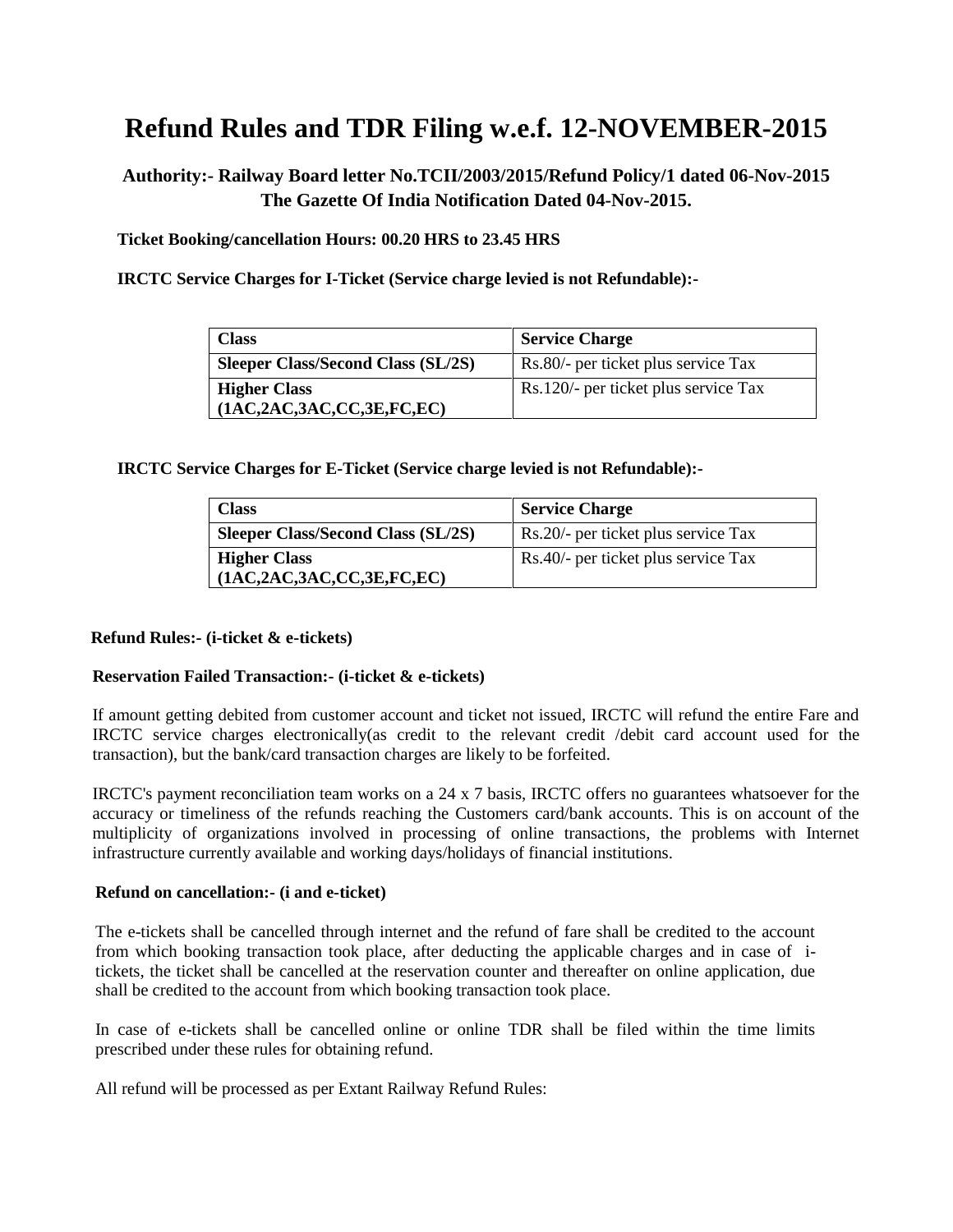#### **1. Cancellation Charges for Confirmed Tickets:-**

The amount deducted is based on the time of cancellation and the status of your ticket. Detailed explanations are given below:-

(a) If the ticket is presented for cancellation more than forty eight hours in advance of the scheduled departure of the train, a minimum per passenger cancellation charges shall be deducted at the flat rate:-

| <b>Class of your ticket</b>        | <b>Flat Cancellation charges per</b> |  |  |
|------------------------------------|--------------------------------------|--|--|
|                                    | passenger                            |  |  |
| <b>AC First/Executive Class</b>    | Rs.240 plus service Tax              |  |  |
| First Class/AC 2 Tier              | Rs.200 plus service Tax              |  |  |
| AC Chair Car/AC 3Tier/AC 3 Economy | Rs.180 plus service Tax              |  |  |
| <b>Sleeper Class</b>               | Rs.120                               |  |  |
| <b>Second Class</b>                | Rs.60                                |  |  |

(b)

| If the ticket is presented for cancellation | 25% (twenty five) percent of fare subject |  |
|---------------------------------------------|-------------------------------------------|--|
| between forty eight hours and upto          | the minimum of the cancellation charge    |  |
| twelve hours before the scheduled           | referred to in clause $1(a)$ plus service |  |
| departure of the train                      | Tax applicable for all AC Classes         |  |

(c)

| If the ticket is presented for cancellation<br>within twelve hours before the scheduled<br>departure of the train and upto four<br>hours before the scheduled departure of<br>the train irrespective of distance | 50% (Fifty) percent of fare subject to a<br>minimum of the cancellation charge<br>referred clause $1(a)$ ) plus service Tax<br>applicable for all AC Classes |
|------------------------------------------------------------------------------------------------------------------------------------------------------------------------------------------------------------------|--------------------------------------------------------------------------------------------------------------------------------------------------------------|
|------------------------------------------------------------------------------------------------------------------------------------------------------------------------------------------------------------------|--------------------------------------------------------------------------------------------------------------------------------------------------------------|

- (d) **No refund of fare shall be admissible on the ticket having confirmed reservation** in case ticket is not cancelled or TDR not filed online **upto four hours** before the scheduled departure of the train
- (e) **No refund of fare shall be admissible on RAC** e-tickets in case the ticket is not cancelled or TDR not filed online **upto thirty minutes** before the scheduled departure of the train.

## **2. Cancellation Charges for RAC or Waitlisted Tickets:-**

(a) In case of e-tickets shall be cancelled online or online TDR shall be filed within the time limits prescribed under these rules for obtaining refund.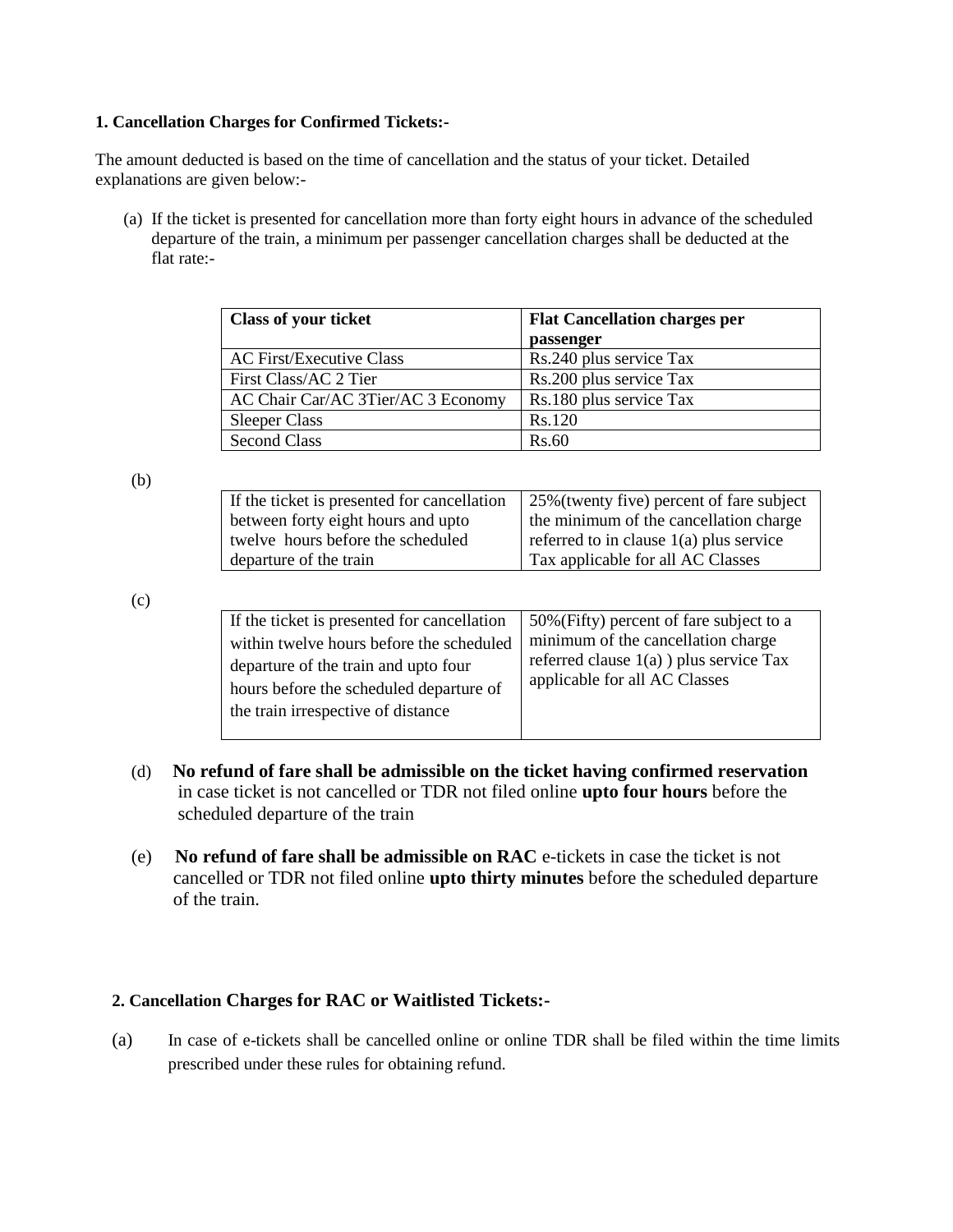(b) Where a RAC ticket or wait-listed ticket is presented for cancellation, the refund of fare shall be made after deducting the clerkage if the ticket is present for cancellation upto thirty minutes before the scheduled departure of the train irrespective of the distance.

## **Clerkage Charge:-**

| Upto 30 minutes before the scheduled       | Clerkage charge Rs.60 per passenger plus   |
|--------------------------------------------|--------------------------------------------|
| departure of the train irrespective of the | service Tax applicable for all AC Classess |
| distance                                   |                                            |

- (c) No refund shall be granted on RAC ticket or wait-listed ticket after thirty minutes before the scheduled departure of the train.
- (d) Where confirmed reservation has been provided to RAC or wait-listed ticket holder at any time upto final preparation of reservation chart, such ticket shall be treated as a reserved ticket and cancellation charges shall be payable in accordance with clause 1(**Cancellation Charges for Confirmed Tickets):-**

## **3. Cancellation Charges for Partially Confirmed Tickets**

- (a) In case of e-tickets shall be cancelled online or online TDR shall be filed within the time limits prescribed under these rules for obtaining refund.
- (b) In case, on a party e-ticket or a family e-ticket issued for travel of more than one passenger, some passengers have confirmed reservation and others are on RAC or waiting list, full refund of fare, less clerkage, shall be admissible for confirmed passengers also subject to the condition that the ticket shall be cancelled online or online TDR shall be filed for all the passengers **upto thirty minutes** before the scheduled departure of the train.
- (c) In case of party e-ticket or family e-ticket issued for travel of more than one passenger, some passengers have confirmed reservation and others are on the list of RAC or waiting list, then in case of passengers or RAC or waiting list not travelling, a certificate shall be obtained from the ticket checking staff to that effect and refund of fare shall be processed online through TDR, indicating the details of the certificate issued by ticket checking staff and the online TDR shall be filed **upto seventy two hours** of actual arrival of the train at passengers' destination and the original certificate issued by ticket checking staff shall be sent through post to **Group General Manager/IT, Indian Railway Catering and Tourism Corporation Ltd., Internet Ticketing Centre, IRCA Building, State Entry Road, New Delhi – 110055.**

## **4. Full Wait list Ticket:-**

**(a)** In case of wait-listed e-tickets on which of all the passengers is on waiting list even after preparation of reservation chart, names of all such passengers booked on that Passenger Name Record(PNR) shall be dropped from the reservation chart and refund of fare shall be credited to the account from which booking transaction took place after deducting clerkage.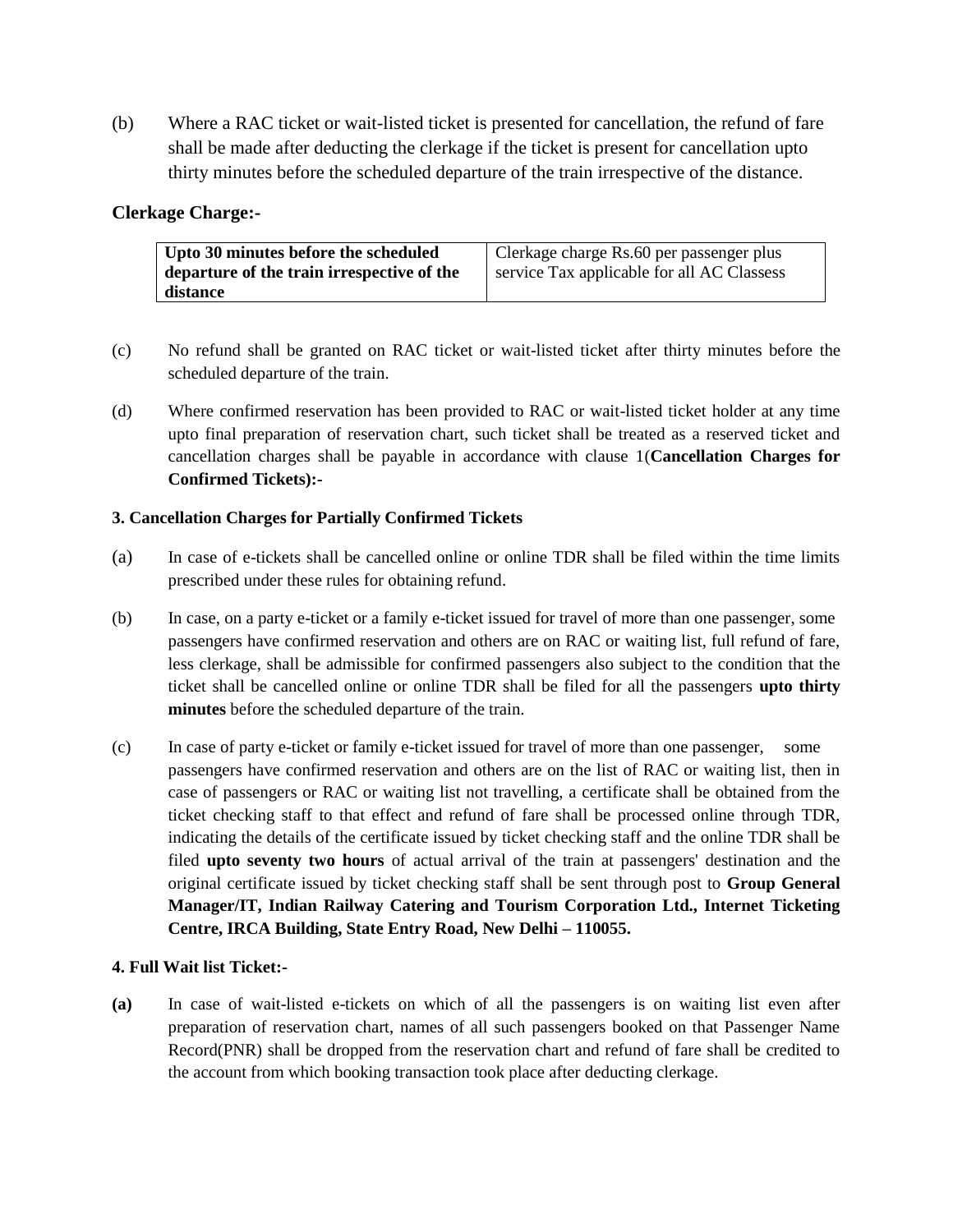(b) In case of wait-list i-ticket, such tickets can be cancelled at the computerised Passenger Reservation System(PRS) counter **upto thirty minutes** before the scheduled departure of the train irrespective of the distance.

No refund of fare shall be granted on RAC or wait-listed ticket after thirty minutes before the scheduled departure of the train.

#### **5. Cancellation of Train:-**

(a) e-tickets:-

In case of cancellation of trains, automatic full refund of fare on confirmed or RAC e-tickets shall be directly credited to the account from which booking transaction took place and online cancellation or filing of TDR shall not be required in such case.

(b) i-tickets:-

In case of i-ticket, the ticket can be cancelled upto 72 hrs after the scheduled departure of train at any computerized reservation counter .

#### **Note: Train Diverted** – Please refer clause  $14(9)$ ,  $14(10)$ ,  $14(11)$

TDR shall be filed upto seventy two hours of schedule departure of the train at passengers boarding station

#### **6. Train Running More than Three hours Late and passenger not travelled:-**

 No cancellation charge or clerkage shall be levied and full fare shall be refunded to all passengers holding reserved, RAC and wait-listed tickets, if the journey is not undertaken due to late running of the train by more than three hours of the scheduled departure of the train from the station commencing journey subject to the condition that

- (a) In case of e-ticket, the TDR is filed online before the actual departure of the train for availing full refund.
- (b) In case of i-ticket, the ticket surrendered upto the actual departure of the train.
- (c) In case the ticket is cancelled or surrendered or if the request for refund of fare is filed online after the actual departure of train. No refund of fare shall be admissible.

#### **7. Cancellation of tickets where railway administration is unable to provide accommodation:-**

Where a railway administration is unable to provide accommodation for any reason whatsoever to passengers holding reserved tickets, no cancellation charge shall be levied and full refund of fare shall be granted to them if such tickets are surrendered for refund within three hours from the actual departure of the train.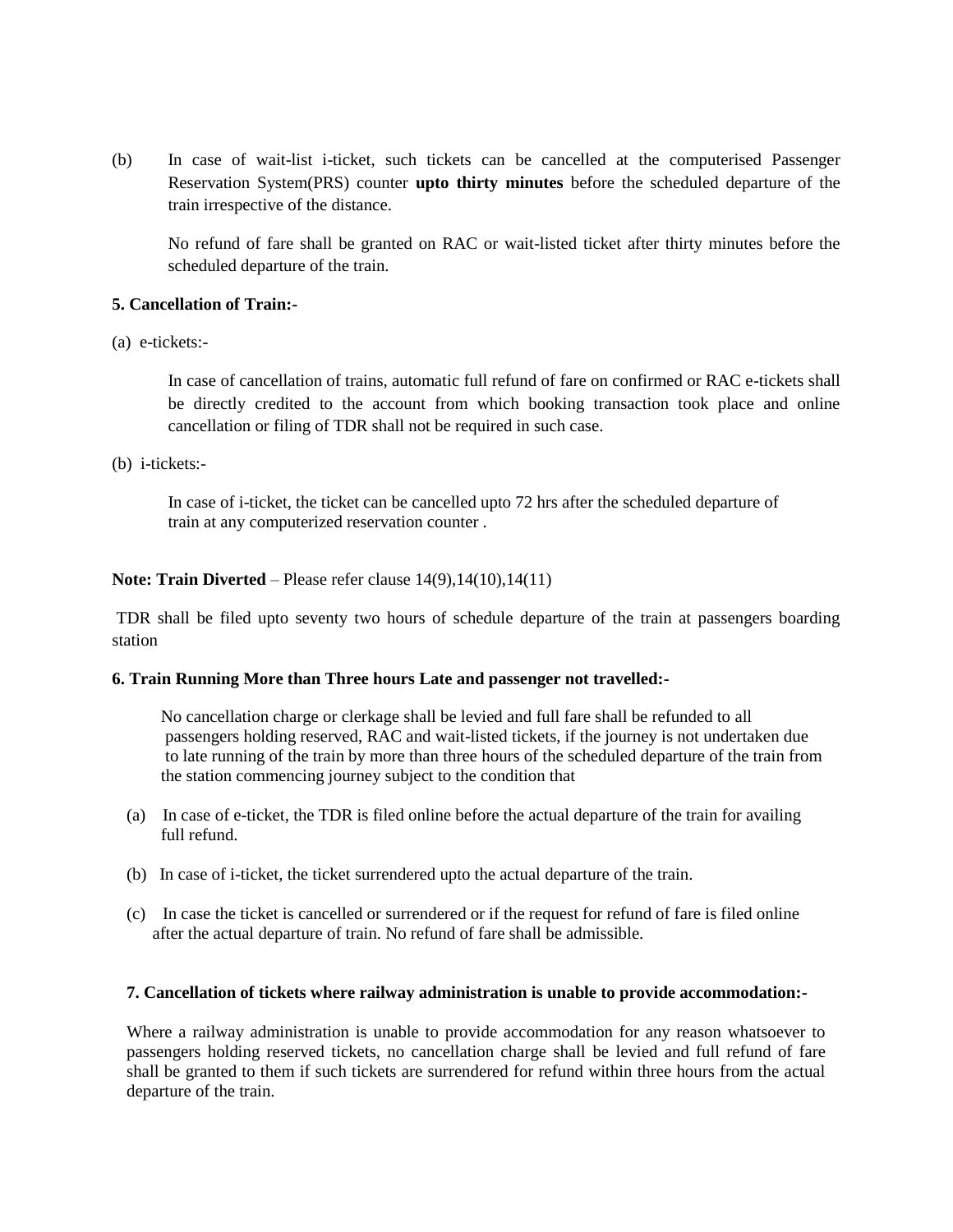Provided that when the train is cancelled due to unforeseen circumstances such as accident, breach or flood, the ticket is surrendered within three days excluding the scheduled day of departure of the train.

#### **8. Refund on partially used tickets:-**

(a) Where a passenger terminates the journey enroute, a ticket deposit receipt (TDR) shall be issued to the ticket holder by the station master of the station in lieu of surrender of the ticket. The original certificate issued by ticket checking staff shall be sent through post to **Group General Manager/IT, Indian Railway Catering and Tourism Corporation Ltd., Internet Ticketing Centre, IRCA Building, State Entry Road, New Delhi – 110055.**

(b) In case of i-ticket, The TDR shall be issued only upto three days after the scheduled departure of the train.

(c) In case of e-ticket, TDR is filed online upto 72 hours after the scheduled departure of the train.

(d) The TDR shall be issued to the passenger and the passenger may apply for refund of fare within ten days from the date of commencement of journey.

## **9. Refund of certain fare on failure to provide air-conditioning facility in air-conditioned coaches:-**

(1) Where the air-conditioning facility could not be provided for a portion of journey, refund on tickets issued for air-conditioned coaches shall be granted for such portion on the following basis namely

(a) If the ticket is for air-conditioned first class, the difference between the air-conditioned first class fare and first class fare;

(b) If the ticket is for air-conditioned II-tier or air-conditioned III-tier class, the difference between air-conditioned II-tier or air-conditioned III tier class fare and sleeper class fare(Mail and Express);

(c) If the ticket is for air-conditioned chair car, the difference between air-conditioned chair car fare and second class fare (Mail and Express);

(d) If the ticket is for executive class, the difference between the notified executive class fare for the concerned section and first class fare (Mail and Express) for the concerned distance of that section.

In case of e-ticket, the online TDR shall be filed **upto twenty hours** of actual arrival of the train at passenger's destination and the original certificate (GC/EFT) issued by the ticket checking staff (TTE) at the time of journey is to be send to following address: through post: **Group General Manager/IT, Indian Railway Catering and Tourism Corporation Ltd., Internet Ticketing Centre, IRCA Building, State Entry Road, New Delhi – 110055.**

In case of i-ticket, the original certificate (GC/EFT) issued by the ticket checking staff (TTE) at the time of journey is to be send to following address: through post: **Group General Manager/IT,**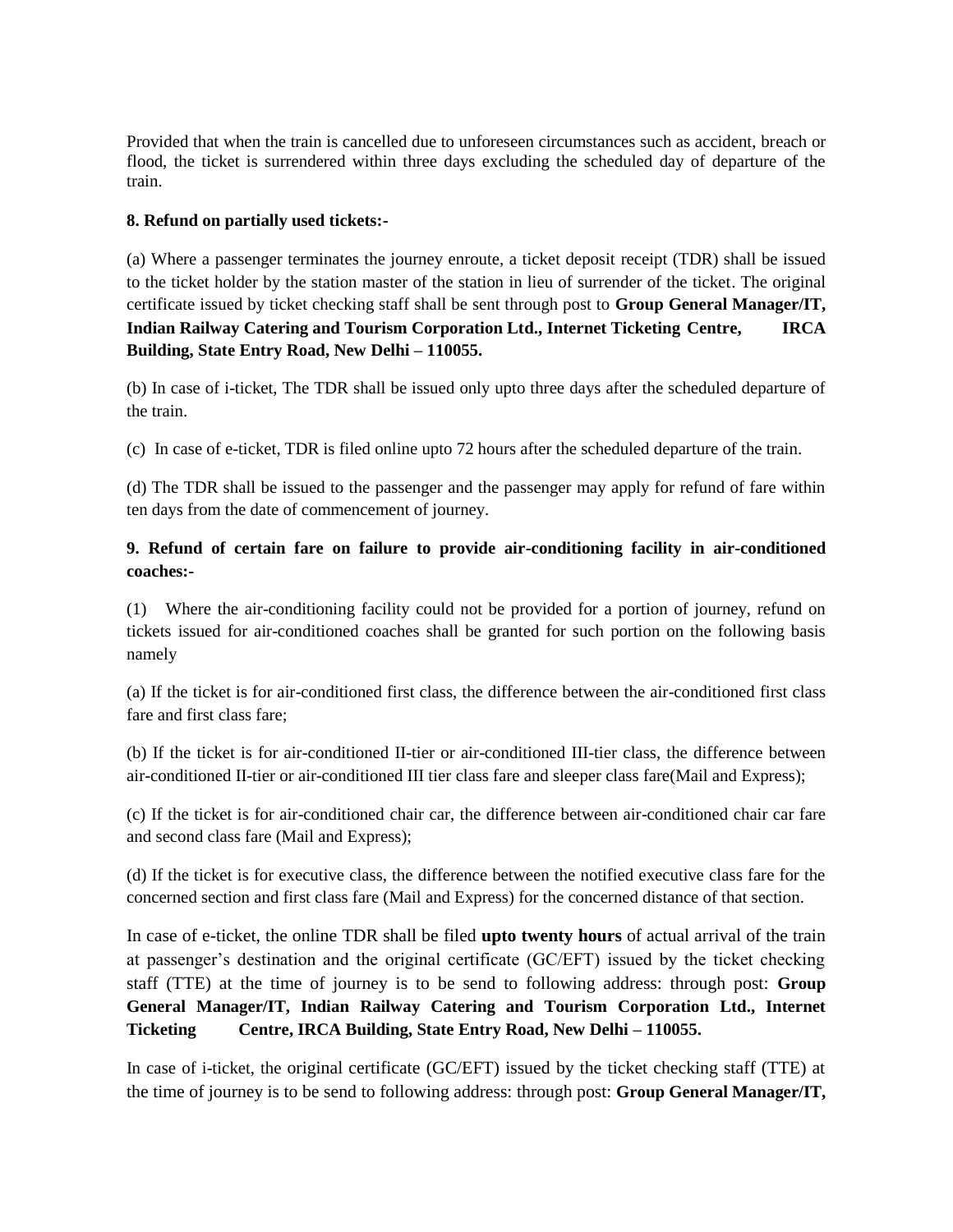### **Indian Railway Catering and Tourism Corporation Ltd., Internet Ticketing Centre, IRCA Building, State Entry Road, New Delhi – 110055**

Refund will be processed through TDR only after receiving the original certificate (GC/EFT). IRCTC will forward the claim to Concerned Zonal Railways under whose jurisdiction the train destination falls. After receipt of the refund amount from the said Railway, refund amount will be credited back to same account of user through which payment was made through opted payment Gateway.

## **10. Refund of fare when passenger are made to travel in lower class for want of accommodation:-**

If the ticket holder of a higher class is made to travel in a lower class for want accommodation in the class for which the ticket was issued, refund of the difference between the fare paid and the fare payable for the class in which it is actually used.

In case of e-ticket, the online TDR shall be filed **within two days of the date of issue of the certificate (excluding the day of issue of the certificate)** and the original certificate (GC/EFT) issued by the ticket checking staff (TTE) at the time of journey is to be send to following address: through post: **Group General Manager/IT, Indian Railway Catering and Tourism Corporation Ltd., Internet Ticketing Centre, IRCA Building, State Entry Road, New Delhi – 110055.**

In case of i-ticket, the original certificate (GC/EFT) issued by the ticket checking staff (TTE) at the time of journey is to be send to following address: through post: **Group General Manager/IT, Indian Railway Catering and Tourism Corporation Ltd., Internet Ticketing Centre, IRCA Building, State Entry Road, New Delhi – 110055.**

Refund will be processed through TDR only after receiving the original certificate (GC/EFT). IRCTC will forward the claim to Concerned Zonal Railways under whose jurisdiction the train destination falls. After receipt of the refund amount from the said Railway, refund amount will be credited back to same account of user through which payment was made through opted payment Gateway

#### **11. TATKAL Tickets:-**

- (a) No refund of fare shall be admissible on confirmed Tatkal Tickets.
- (b) Grant of refund for unused Cancellation Charges for RAC or Waitlisted Tickets as per clause 2" **Cancellation Charges for RAC or Waitlisted Tickets"**
- (c) In case of party tatkal ticket or family tatkal ticket issued for travel for more than one passenger, some passengers have confirmed reservation and others are on waiting list, full refund of fare, less clerkage shall be admissible for confirmed passengers also subject to the condition that entire tatkal ticket is surrendered for cancellation upto thirty minutes before the scheduled departure of the train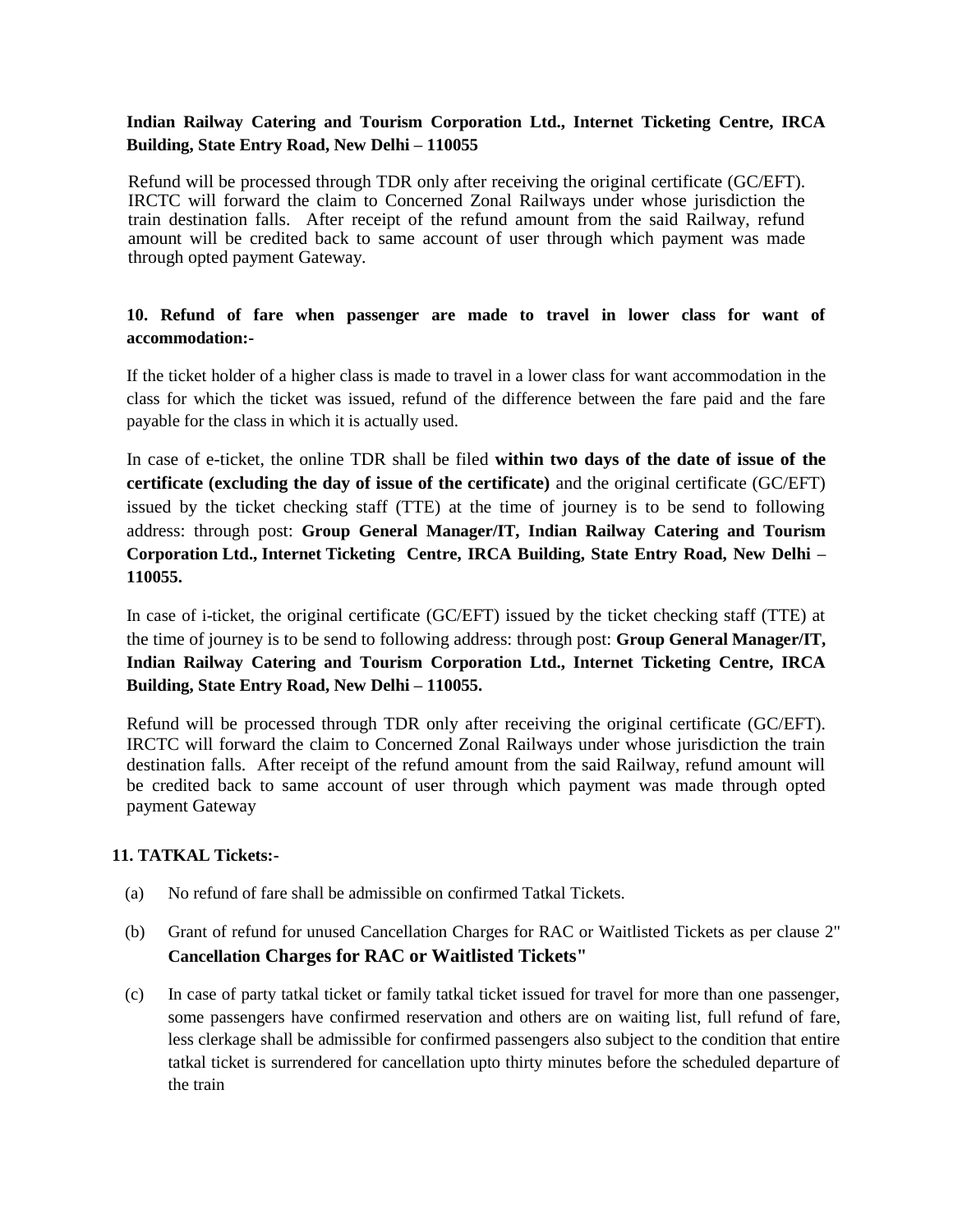- (d) Grant of refund in case of non-commencement or missing of journey due to late running of train shall be governed by clause 6 " **Train Running More than Three hours Late and passenger not travelled".**
- (e) Cancellation of ticket where Railway administration is unable to provide accommodation shall be governed by clause 7" **Cancellation of tickets where railway administration is unable to provide accommodation".**
- (f) Refund of fare on tatkal tickets when passengers are made to travel in lower class for want of accommodation shall be governed by **clause 10" Refund of fare when passenger are made to travel in lower class for want of accommodation"** and the refund of difference between tatkal charges, if any, shall also be granted.

Note: (1) Where confirmed reservation has been provided to RAC or Waitlisted ticket holder at any time upto final preparation of charts, such ticket shall be treated as confirmed/partially confirmed and cancellation charges shall be payable as applicable to confirmed/partially confirmed tickets.

# **12. Ticket booked in Premium Special Trains**

1. Cancellation of CNF/RAC ticket booked in Premium Special Trains is not allowed. However, ticket can be cancelled only if the train is cancelled. Refund will be granted by PRS system as per extant Railway Refund Rules.

# **13. CANCELLATION OF E-TICKETS**

(1) E-Ticket can be cancelled online till preparation of charts and refund will be granted by PRS system as per extant Railway Refund Rules.

(2) After preparation of charts, the **user shall have to file online TDR for claiming refund**. The refund case will be decided by Railways. The TDR can be filed by the same user who books the ticket. After receipt of the refund amount from Railway, it shall be credited in the same account through which booking was made through opted payment gateway.

(3) No refund shall be granted on partially confirmed E-Ticket against which none of the passengers has travelled, if TDR is filed after 30 minutes before the scheduled departure of the train.

(4) No refund shall be granted on Partial RAC/WAITLISTED TICKET against which none of the passengers has travelled, if TDR is filed after 30 minutes before the scheduled departure of the train.

(5) No refund will be granted in case of train running more than three hours late if TDR is filled with this reason after actual departure of the train.

(6) In case of party e-ticket or family e-ticket issued for travel of more than one passenger, some passengers have confirmed reservation and others are on the list of RAC or waiting list, then in case of passengers or RAC or waiting list not travelling, a certificate shall be obtained from the ticket checking staff to that effect and refund of fare shall be processed online through TDR, indicating the details of the certificate issued by ticket checking staff and the online TDR shall be filed **upto seventy two**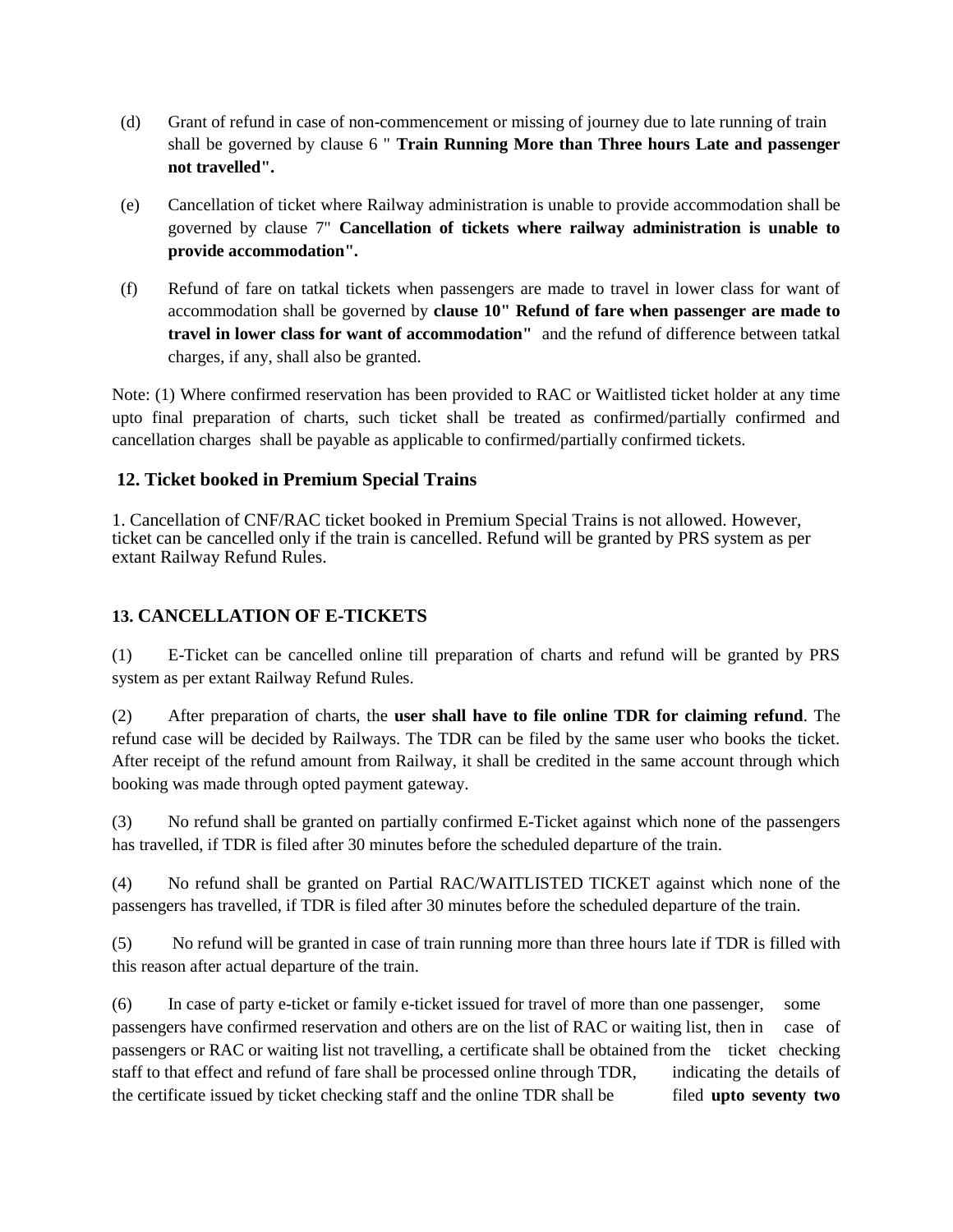**hours** of actaul arrival of the train at passengers' destination and the original certificate issued by ticket checking staff shall be sent through post to **Group General Manager/IT, Indian Railway Catering and Tourism Corporation Ltd., Internet Ticketing Centre, IRCA Building, State Entry Road, New Delhi – 110055.**

(7) The cases in which TDR are filed are decided by the Zonal Railway under whose jurisdiction the train destination falls. After receipt of the refund amount from the said Railway, refund amount will be credited back to same account through which payment was made through opted payment Gateway.

(8) If customer is not able to cancel through web interface before Chart Preparation, customers are requested to send an email from the email ID to etickets@irctc.co.in from their registered e-mail id with IRCTC.

# **14. E-Ticket TDR Refund eligibility as per Railway Refund Rules:-**

Please note that the decision about the acceptance / rejection or amount of refund will be taken by the concerned Zonal Railways as per extant Refund rules of Indian Railways and not by IRCTC.

| Sr.<br>No.     | <b>TDR filing Reason</b>                                                                              | Refund Eligibility as per Railway Refund<br><b>Rules</b>                                                                                                                                                                                              |  |  |  |
|----------------|-------------------------------------------------------------------------------------------------------|-------------------------------------------------------------------------------------------------------------------------------------------------------------------------------------------------------------------------------------------------------|--|--|--|
| 1              | Train Cancelled.                                                                                      | Refund will be process automatically w.e.f.<br>01/07/2015                                                                                                                                                                                             |  |  |  |
| $\overline{2}$ | Train Late More Than Three Hours and<br>Passenger Not Travelled.                                      | TDR shall be filed before the actual departure of the<br>train for availing full refund                                                                                                                                                               |  |  |  |
| 3              | Difference Of Fare In Case proper Coach<br>Not Attached and passenger has to travel<br>in lower class | TDR shall be filed within two days of the date of<br>issue of the certificate (excluding the day of issue of<br>the certificate) and the original certificate (GC/EFT)<br>issued by the ticket checking staff is to be sent<br>through post to IRCTC. |  |  |  |
| $\overline{4}$ | AC Failure.                                                                                           | TDR shall be filed within twenty hours of actual<br>arrival of the train at passenger's destination and the<br>original certificate (GC/EFT) issued by the ticket<br>checking staff is to be sent through post to IRCTC.                              |  |  |  |
| 6              | Excess fare Charged BY TTE.                                                                           | TDR shall be filed upto seventy two hours of actual<br>arrival of the train at passenger's destination and the<br>original certificate (GC/EFT) issued by the ticket<br>checking staff is to be sent through post to IRCTC.                           |  |  |  |
| 7              | Party Partially Travelled.                                                                            | TDR shall be filed upto seventy two hours of actual<br>arrival of the train at passenger's destination and the<br>original certificate (GC/EFT) issued by the ticket<br>checking staff is to be sent through post to IRCTC.                           |  |  |  |
| 8              | Passenger Not Travelled.                                                                              | No refund of fare shall be admissible on the<br>ticket having confirmed reservation in case<br>ticket is not cancelled or TDR not filed online                                                                                                        |  |  |  |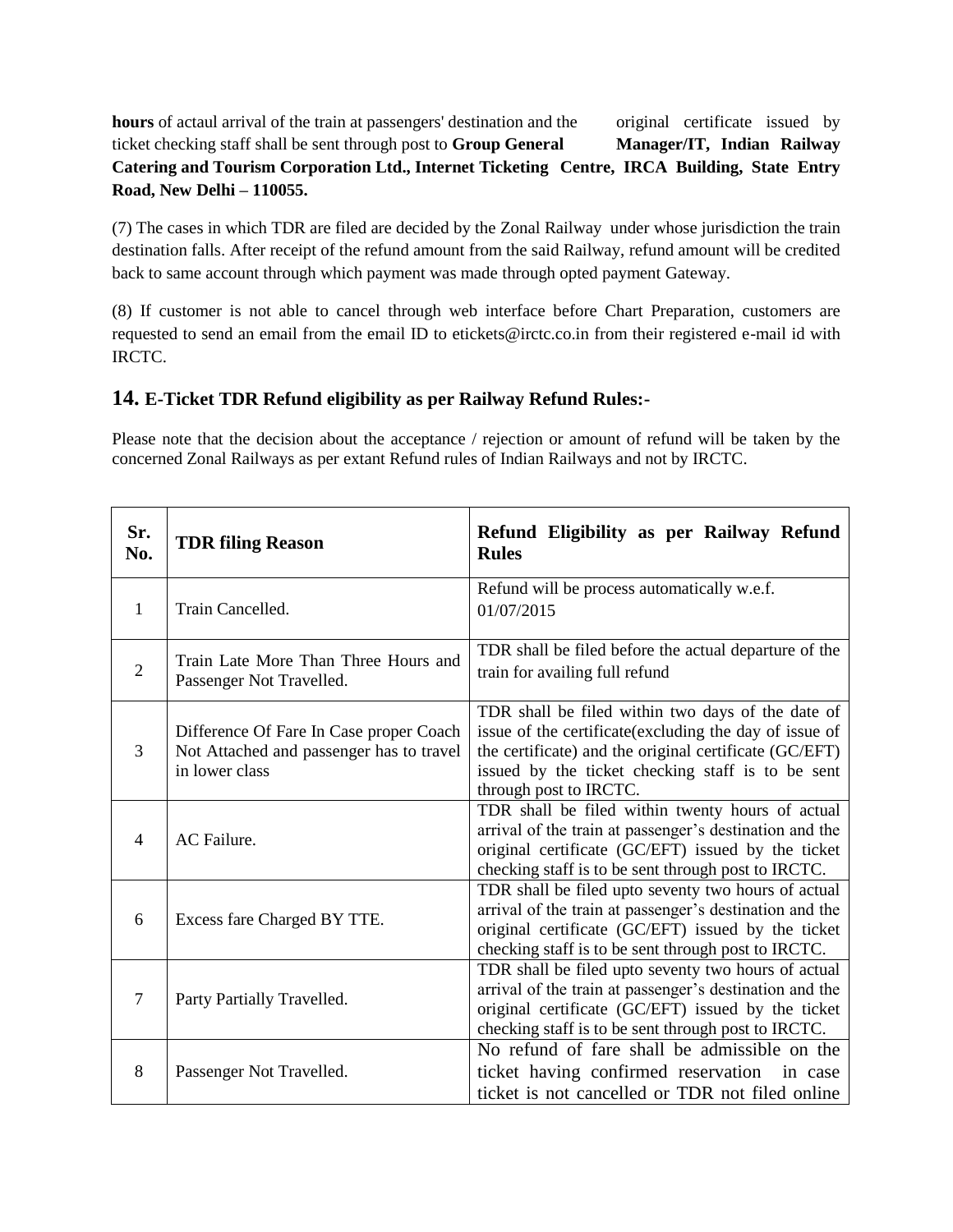|    |                                                                                                                    | upto four hours before the scheduled departure<br>of the train                                                                                                                                                                                                                                                                                                                                                   |  |  |
|----|--------------------------------------------------------------------------------------------------------------------|------------------------------------------------------------------------------------------------------------------------------------------------------------------------------------------------------------------------------------------------------------------------------------------------------------------------------------------------------------------------------------------------------------------|--|--|
|    |                                                                                                                    | No refund of fare shall be admissible on RAC e-<br>tickets in case the ticket is not cancelled or TDR<br>not filed online upto thirty minutes before the<br>scheduled departure of the train.                                                                                                                                                                                                                    |  |  |
| 9  | Train Diverted And Passenger Not<br>Travelled.                                                                     | TDR shall be filed upto seventy two hours of<br>schedule departure of the train at passenger's<br>Boarding station.                                                                                                                                                                                                                                                                                              |  |  |
| 10 | Train Diverted And Train Not Touching<br>Boarding Station.                                                         | TDR shall be filed upto seventy two hours of<br>schedule departure of the train at passenger's<br>Boarding station.                                                                                                                                                                                                                                                                                              |  |  |
| 11 | Train Diverted And Train Not Touching<br><b>Destination Station.</b>                                               | TDR shall be filed upto seventy two hours of<br>schedule departure of the train at passenger's<br>Boarding station.                                                                                                                                                                                                                                                                                              |  |  |
| 12 | Passenger Not Travelled Due To Ticket<br>In RAC After Chart Preparation.                                           | No refund of fare shall be admissible on RAC e-<br>tickets in case the ticket is not cancelled or TDR<br>not filed online upto thirty minutes before the<br>scheduled departure of the train.                                                                                                                                                                                                                    |  |  |
| 13 | Train Terminated Short Of Destination.                                                                             | TDR shall be filed upto seventy two hours of<br>schedule arrival of the train at passenger's<br>destination and the original certificate (GC/EFT)<br>issued by the ticket checking staff is to be sent<br>through post to IRCTC.                                                                                                                                                                                 |  |  |
| 14 | Confirmed/Waitlisted<br>Party<br>Partially<br>And Waitlisted Passengers Did Not<br>Travel.                         | TDR shall be filed upto seventy two hours of actual<br>arrival of the train at passenger's destination and the<br>original certificate (GC/EFT) issued by the ticket<br>checking staff is to be sent through post to IRCTC.                                                                                                                                                                                      |  |  |
| 15 | Party Partially Confirmed/Waitlisted<br>And All Passengers Did Not Travel.                                         | No<br>refund<br>shall<br>be<br>granted<br>on<br>reserved/RAC/waitlisted ticket if it is TDR filed<br>after thirty minutes before scheduled departure of<br>the train.                                                                                                                                                                                                                                            |  |  |
| 16 | Party Could Not Cancel Because Chart<br>Prepared At Originating Or Previous<br>Remote Location.                    | No refund of fare shall be admissible on the<br>ticket having confirmed reservation in case<br>ticket is not cancelled or TDR not filed online<br>upto four hours before the scheduled departure<br>of the train<br>No refund of fare shall be admissible on RAC e-<br>tickets in case the ticket is not cancelled or TDR<br>not filed online upto thirty minutes before the<br>scheduled departure of the train |  |  |
| 17 | Change In Reservation Status From<br>Confirmed<br>To<br>Waitlisted/Part<br>Waitlisted/RAC After Chart Preparation. | No refund shall be granted on RAC ticket or wait-<br>listed<br>after thirty minutes before the<br>ticket<br>scheduled departure of the train                                                                                                                                                                                                                                                                     |  |  |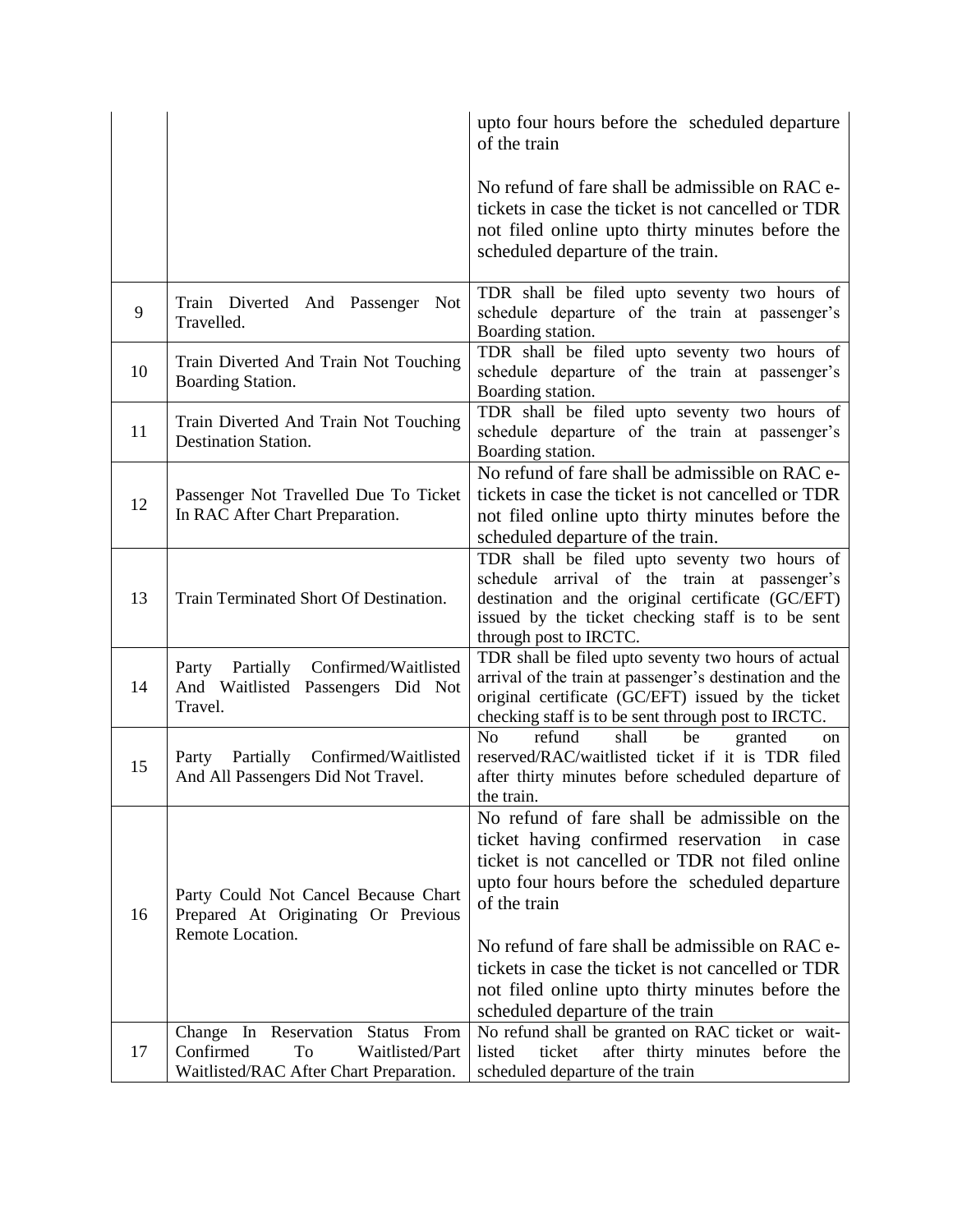| 18 | After Charting No Room Provided.                             | TDR shall be filed within three hours of actual<br>departure of the train at passengers Boarding station                                                                                                                                              |
|----|--------------------------------------------------------------|-------------------------------------------------------------------------------------------------------------------------------------------------------------------------------------------------------------------------------------------------------|
| 19 | Difference Of Fare As Passenger<br>Travelled In Lower Class. | TDR shall be filed within two days of the date of<br>issue of the certificate (excluding the day of issue of<br>the certificate) and the original certificate (GC/EFT)<br>issued by the ticket checking staff is to be sent<br>through post to IRCTC. |

## **15. CANCELLATION OF I-TICKETS**

- (1) The tickets cannot be cancelled online.
- (2) In case no facility of cancellation of RAC ticket or wait-listed ticket is available at the station originating the journey for night trains leaving between 2100 hours and 0600 hours (actual departure), the refund of fare shall be admissible at the station within first two hours after the opening of reservation office.
- (3) In remote and hilly area as identified by the Zonal Railways, with the prior approval of the General Manager and printed in the time table, for night trains leaving between 1900 hours and 0600 hours (actual departure), the refund shall be admissible at the station within first two hours after the opening of reservation or booking office, in case there is no reservation counters or booking office or current counters available in that area.
- (4) There will be no refund in cash at the PRS counter. IRCTC will credit the refund amount in the same account through which booking was made through opted payment gateway.
- (5) In case TDR has to be obtained for claiming refund, it will be obtained from the Railway Station.
- (6) Prefer the claim for refund to the following address attaching the original copy of the Ticket Deposit Receipt and other documents/certificate etc.,

## **Group General Manager/IT, Indian Railway Catering and Tourism Corporation Ltd., Internet Ticketing Centre, IRCA Building, State Entry Road, New Delhi – 110055**

(5) The cases in which TDR are filed are decided by the Zonal Railway under whose jurisdiction the TDR is issued. After receipt of the refund amount from the said Railway, refund amount will be credited back to same account through which payment was made through opted payment Gateway

## **16. TDR Filing for Agent:-**

The Authorized Agents of IRCTC cannot file TDRs online. They have to send a mail to IRCTC for filing TDR. The customers who have to claim refund against the tickets purchased through the Agents should approach to the concerned Agent for filing TDR. It should be kept in mind the Railways decide refund cases as per extent Railway Refund Rules. As such it should be ensure that the TDRs are filed within the prescribed time limits.

Whenever Agents receive such requests from their customers, they are required to send a mail to IRCTC at nominated e-mail id, provided by IRCTC through their registered e-mail id containing following details